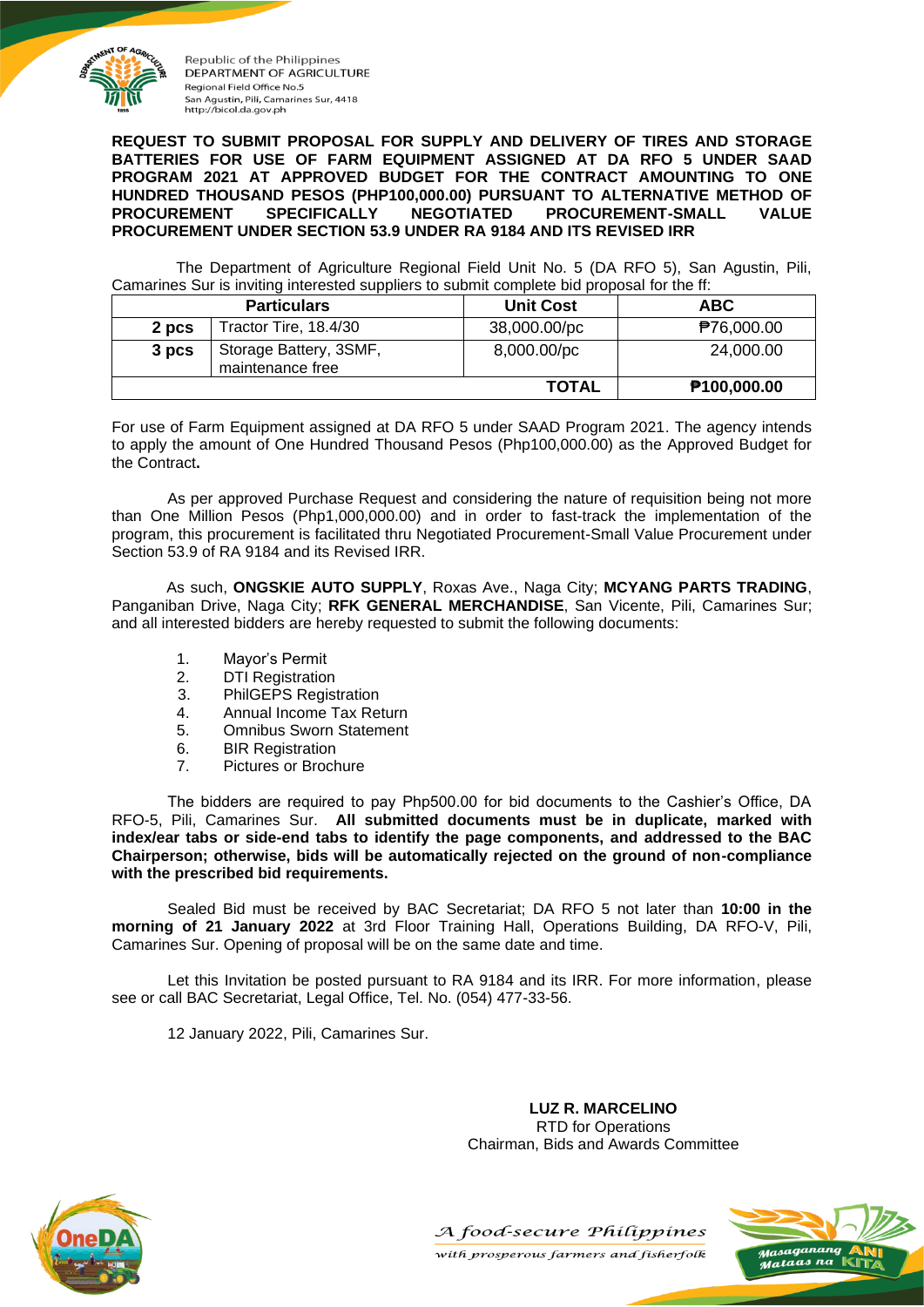

> Republic of the Philippines **DEPARTMENT OF AGRICULTURE Regional Field Unit No. 5** San Agustin, Pili, Camarines Sur

## **BID FORM (GOODS)**

DEPARTMENT OF AGRICULTURE Regional Field Unit No. 5 San Agustin, Pili, Camarines Sur

The Bids and Awards Committee

Gentlemen/ Ladies:

|              |     |      |     | Having examined the bidding documents, the receipts of which is hereby duly                   |     |     |       |        |
|--------------|-----|------|-----|-----------------------------------------------------------------------------------------------|-----|-----|-------|--------|
|              |     |      |     | acknowledge we the undersigned offer to supply/ deliver the goods requisitioned in Conformity |     |     |       |        |
| with         | the | said | bid | documents                                                                                     | for | the | total | amount |
| of           |     |      |     |                                                                                               |     |     |       |        |
| $\mathbf{P}$ |     |      |     |                                                                                               |     |     |       |        |

Accompanying this Bid Form is our Bid Offer containing the details of the requisition and our offered items is specified quantity and unit price.

We undertake, if our Bid is duly accepted, to deliver the goods in accordance with the delivery schedule specified in the Schedule of Requirements.

We agree to abide by our Bid for the Bid validity period as set by the procuring entity but not exceeding one hundred twenty (120) calendar days from the date of the bids opening.

Until a formal contract is prepared and executed, this bid, together with your acceptance thereof thru Notice of Award, subject to all other Bid documents, shall be binding upon us.

We understand that you are not bound to accept the lowest of any Bid that you may receive.

We certify that we complied with the eligibility requirements as specified under RA 9184 and its IRR and the Bidding documents.

\_\_\_\_\_\_\_\_\_\_\_\_\_\_\_\_\_\_\_\_\_\_\_\_\_\_\_\_ \_\_\_\_\_\_\_\_\_\_\_\_\_\_\_\_\_\_\_\_\_\_\_\_\_\_\_\_\_\_\_\_\_\_\_\_\_\_\_

Dated this \_\_\_\_\_\_\_\_\_ day of \_\_\_\_\_\_\_\_\_\_\_\_\_\_\_\_\_\_\_ 2022.

(Name and Signature of Bidder OR Authorized Representative)

\_\_\_\_\_\_\_\_\_\_\_\_\_\_\_\_\_\_\_\_\_\_\_\_\_\_

Date of Bidding (Address and Telephone No.)



A food-secure Philippines with prosperous farmers and fisherfolk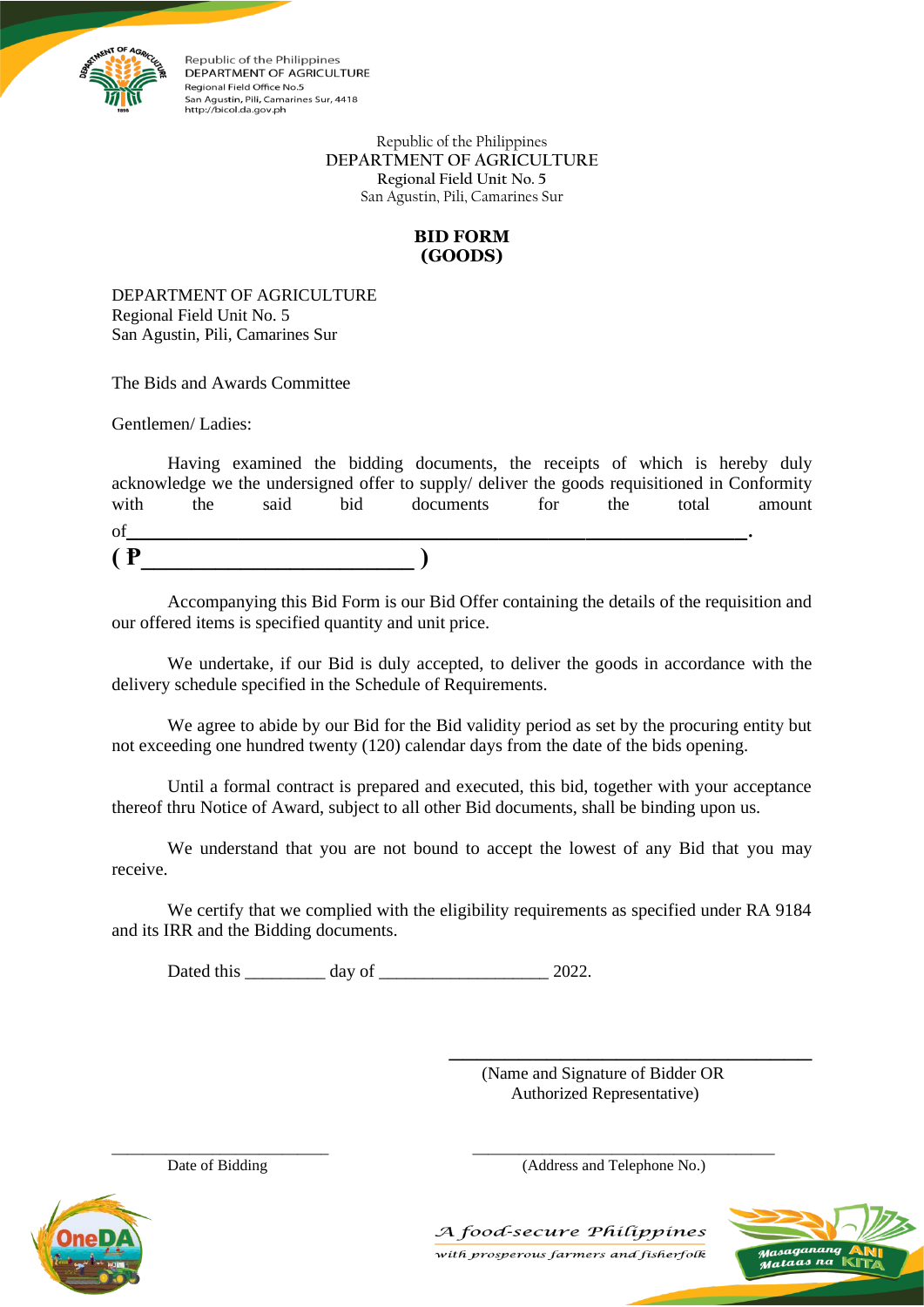

Omnibus Sworn Statement (Revised) [shall be submitted with the Bid]

REPUBLIC OF THE PHILIPPINES) CITY/MUNICIPALITY OF  $\qquad$  ) S.S.

## AFFIDAVIT

I, [Name of Affiant], of legal age, [Civil Status], [Nationality], and residing at [Address of Affiant], after having been duly sworn in accordance with law, do hereby depose and state that:

\_\_\_\_\_\_\_\_\_\_\_\_\_\_\_\_\_\_\_\_\_\_\_\_\_\_\_\_\_\_\_\_\_\_\_\_\_\_\_\_\_\_\_\_\_\_\_\_\_\_\_\_\_\_\_\_\_\_\_\_\_\_\_\_\_\_\_\_\_\_\_\_\_

1. [Select one, delete the other:]

[If a sole proprietorship:] I am the sole proprietor or authorized representative of [Name of Bidder] with office address at [address of Bidder];

[If a partnership, corporation, cooperative, or joint venture:] I am the duly authorized and designated representative of [Name of Bidder] with office address at [address of Bidder];

2. [Select one, delete the other:]

[If a sole proprietorship:] As the owner and sole proprietor, or authorized representative of [Name of Bidder], I have full power and authority to do, execute and perform any and all acts necessary to participate, submit the bid, and to sign and execute the ensuing contract for [Name of the Project] of the [Name of the Procuring Entity], as shown in the attached duly notarized Special Power of Attorney;

[If a partnership, corporation, cooperative, or joint venture:] I am granted full power and authority to do, execute and perform any and all acts necessary to participate, submit the bid, and to sign and execute the ensuing contract for [Name of the Project] of the [Name of the Procuring Entity], as shown in the attached [state title of attached document showing proof of authorization (e.g., duly notarized Secretary's Certificate, Board/Partnership Resolution, or Special Power of Attorney, whichever is applicable;)];

3. [Name of Bidder] is not "blacklisted" or barred from bidding by the Government of the

Philippines or any of its agencies, offices, corporations, or Local Government Units, foreign government/foreign or international financing institution whose blacklisting rules have been recognized by the Government Procurement Policy Board, by itself or by relation, membership, association, affiliation, or controlling interest with another blacklisted person or entity as defined and provided for in the Uniform Guidelines on Blacklisting;

4. Each of the documents submitted in satisfaction of the bidding requirements is an authentic copy of the original, complete, and all statements and information provided therein are true and correct;



A food-secure Philippines with prosperous farmers and fisherfolk

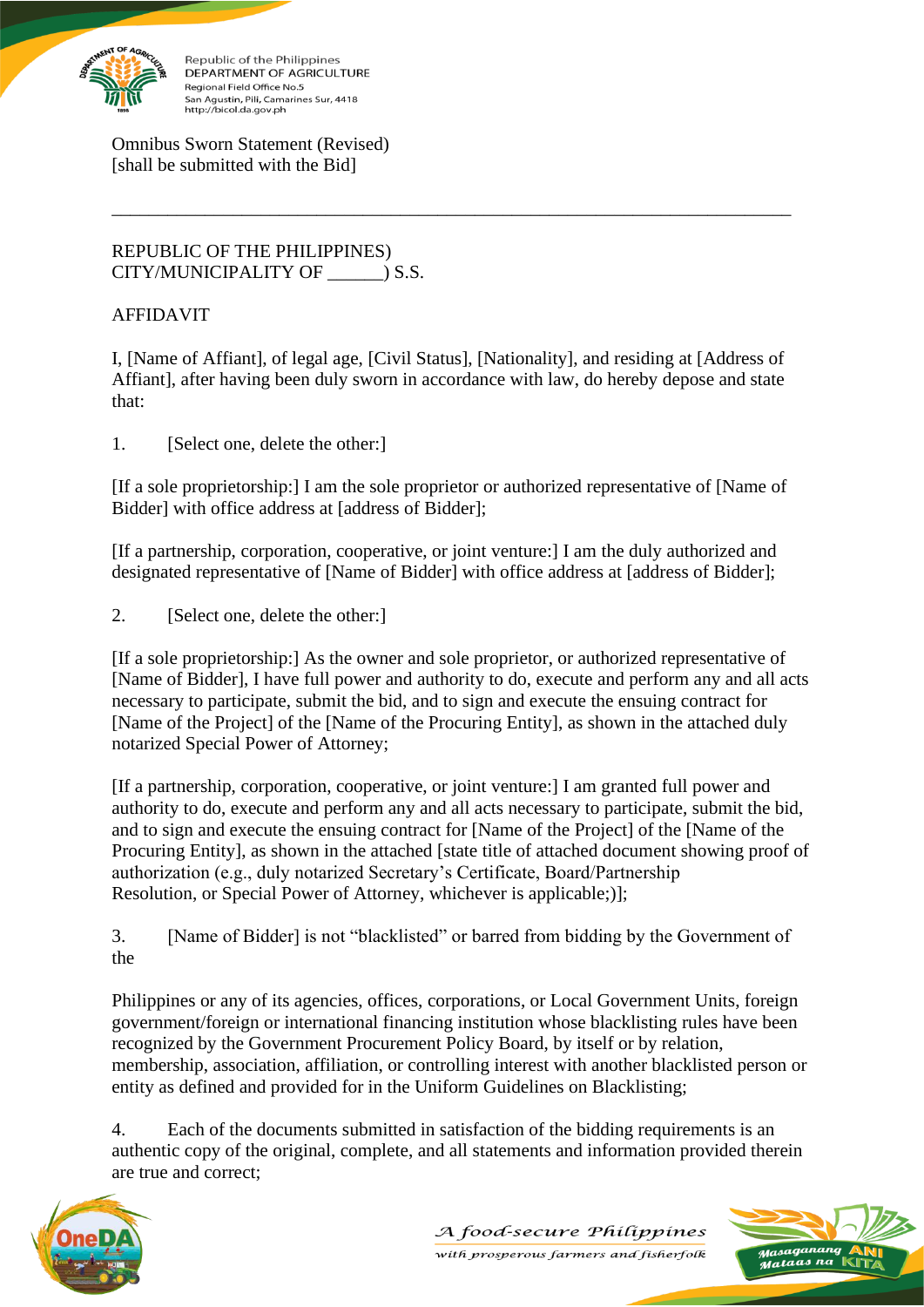

5. [Name of Bidder] is authorizing the Head of the Procuring Entity or its duly authorized representative(s) to verify all the documents submitted;

6. [Select one, delete the rest:]

[If a sole proprietorship:] The owner or sole proprietor is not related to the Head of the Procuring Entity, members of the Bids and Awards Committee (BAC), the Technical

GPPB Resolution No. 16-2020, dated 16 September 2020

Working Group, and the BAC Secretariat, the head of the Project Management Office or the end-user unit, and the project consultants by consanguinity or affinity up to the third civil degree;

[If a partnership or cooperative:] None of the officers and members of [Name of Bidder] is related to the Head of the Procuring Entity, members of the Bids and Awards Committee (BAC), the Technical Working Group, and the BAC Secretariat, the head of the Project Management Office or the end-user unit, and the project consultants by consanguinity or affinity up to the third civil degree;

[If a corporation or joint venture:] None of the officers, directors, and controlling stockholders of [Name of Bidder] is related to the Head of the Procuring Entity, members of the Bids and Awards Committee (BAC), the Technical Working Group, and the BAC Secretariat, the head of the Project Management Office or the end-user unit, and the project consultants by consanguinity or affinity up to the third civil degree;

7. [Name of Bidder] complies with existing labor laws and standards; and

8. [Name of Bidder] is aware of and has undertaken the responsibilities as a Bidder in compliance with the Philippine Bidding Documents, which includes:

a. Carefully examining all of the Bidding Documents;

b. Acknowledging all conditions, local or otherwise, affecting the implementation of the Contract;

c. Making an estimate of the facilities available and needed for the contract to be bid, if any; and

d. Inquiring or securing Supplemental/Bid Bulletin(s) issued for the [Name of the Project].

9. [Name of Bidder] did not give or pay directly or indirectly, any commission, amount, fee, or any form of consideration, pecuniary or otherwise, to any person or official, personnel or representative of the government in relation to any procurement project or activity.

10. In case advance payment was made or given, failure to perform or deliver any of the obligations and undertakings in the contract shall be sufficient grounds to constitute criminal liability for Swindling (Estafa) or the commission of fraud with unfaithfulness or abuse of



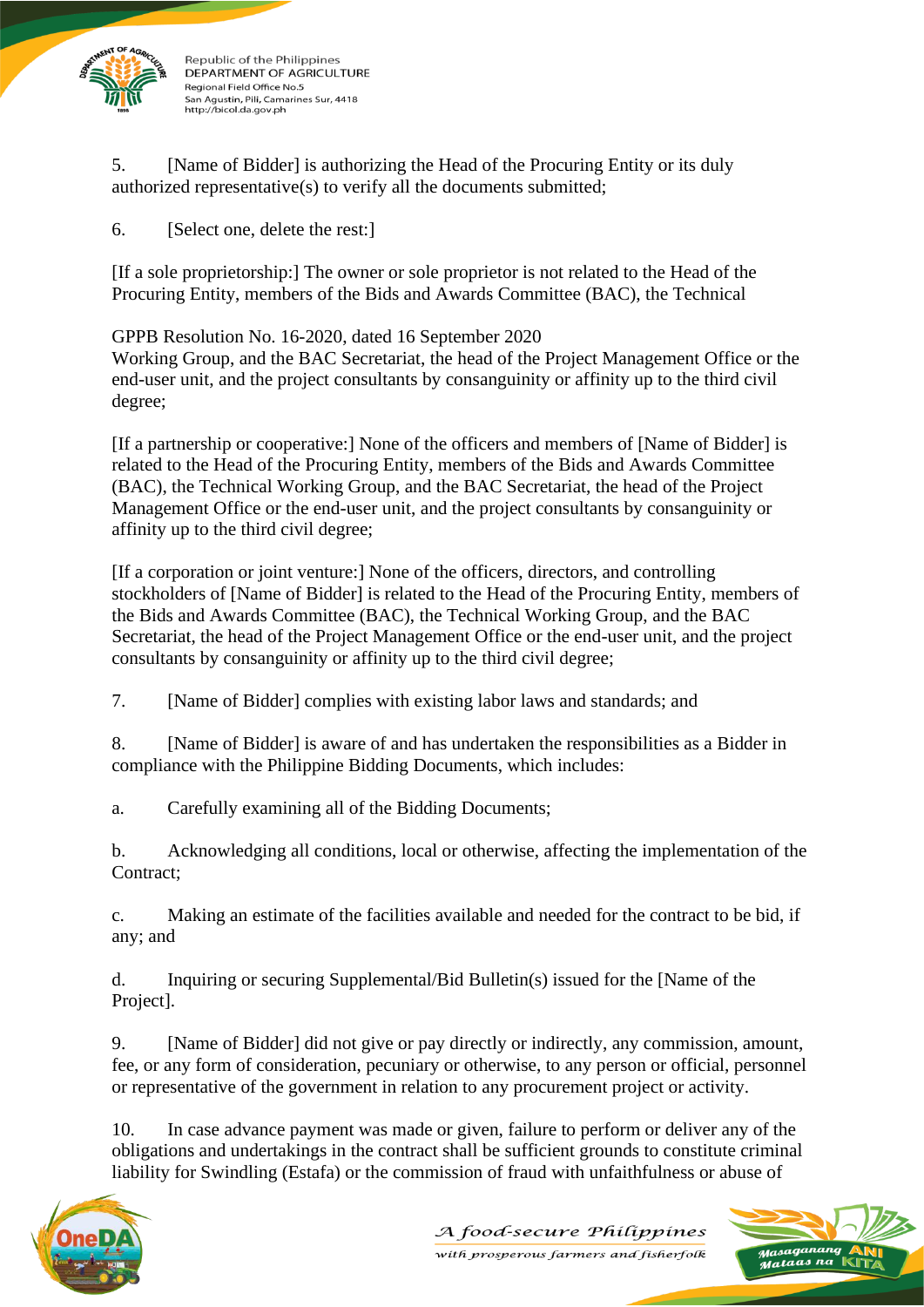

confidence through misappropriating or converting any payment received by a person or entity under an obligation involving the duty to deliver certain goods or services, to the prejudice of the public and the government of the Philippines pursuant to Article 315 of Act No. 3815 s. 1930, as amended, or the Revised Penal Code.

IN WITNESS WHEREOF, I have hereunto set my hand this  $\equiv$  day of  $\equiv$ , 20 $\equiv$ at\_\_\_\_\_\_, Philippines.

> [Insert NAME OF BIDDER OR ITS AUTHORIZED REPRESENTATIVE] [Insert signatory's legal capacity]

> > Affiant

[Jurat] [Format shall be based on the latest Rules on Notarial Practice]

GPPB Resolution No. 16-2020, dated 16 September 2020